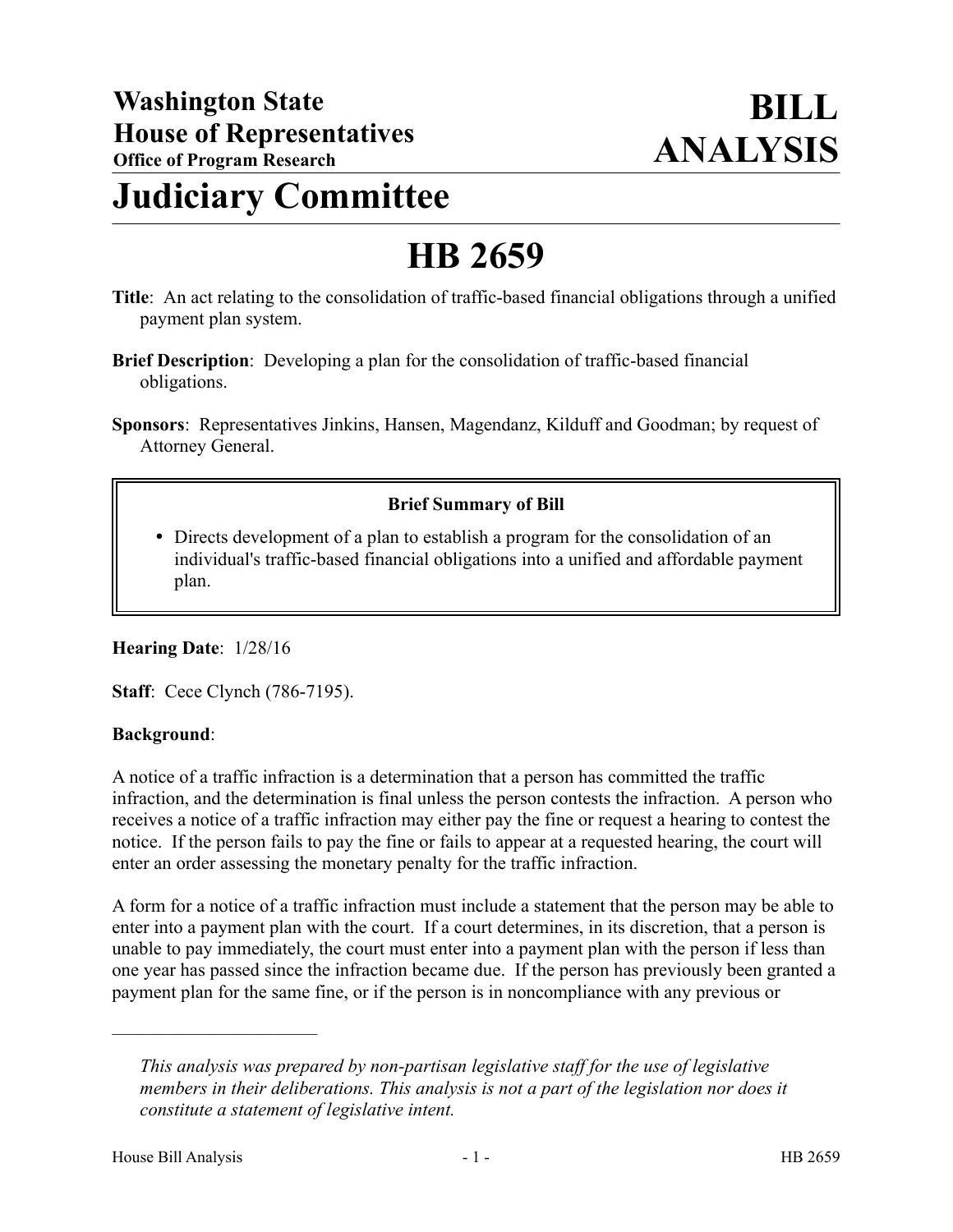existing payment plan, the court has the discretion to enter into a payment plan with the person. A court may administer the payment plan or a court may contract with outside entities to administer the payment plan.

Failure to respond to the notice, pay the fine, or comply with a payment plan results in license suspension.

Some states have established statewide relicensing programs that enable drivers whose licenses are suspended for delinquent traffic fines to consolidate their fines into an affordable payment plan and have their licenses reinstated.

#### **Summary of Bill**:

The Administrative Office of the Courts (AOC), in consultation with the District and Municipal Court Judges' Association and the District and Municipal Court Management Association, must develop a plan to establish a program for the efficient statewide consolidation of an individual's traffic-based financial obligations, imposed by courts of limited jurisdiction (CLJs), into a unified and affordable payment plan. The consolidation plan must:

- provide for participation by all CLJs;
- establish proposed uniform procedures and eligibility criteria for participation by individuals, including how payment plans will be established and participation terminated; and
- provide recommendations regarding how to create and implement the program through Supreme Court rulemaking, legislation, or a combination of the two.

A myriad of considerations that the program may include are described, such as: uniform guidelines for establishing affordable payment plans based on ability to pay; procedures to allow traffic-based financial obligations incurred after establishment of a payment plan to be consolidated with an established payment plan; provisions for waiving interest; a process for proportionally allocating and remitting collections between the courts that imposed the financial obligation; uniform administrative protocols and workflow coordination; and others.

The plan must *not* provide for or make recommendations: regarding reinstatement of driving privileges when the revocation of a person's driving privileges is made mandatory by the provisions of chapter 46.20 RCW or other law; or, related to altering the original amount of any obligation imposed by any CLJ.

A work group of stakeholders is to be convened by the Office of the Attorney General to receive input and provide feedback on the plan and the program. The following must be invited to participate on the work group:

- the administrator for the courts or his or her designee;
- the director of the DOL, or the director's designee;
- a district or municipal court judge, appointed by the District and Municipal Court Judges' Association;
- a prosecutor, appointed by the Washington Association of Prosecuting attorneys, or his or her designee;
- a public defender, jointly appointed by the Washington Defender Association and the Washington Association of Criminal Defense Lawyers;